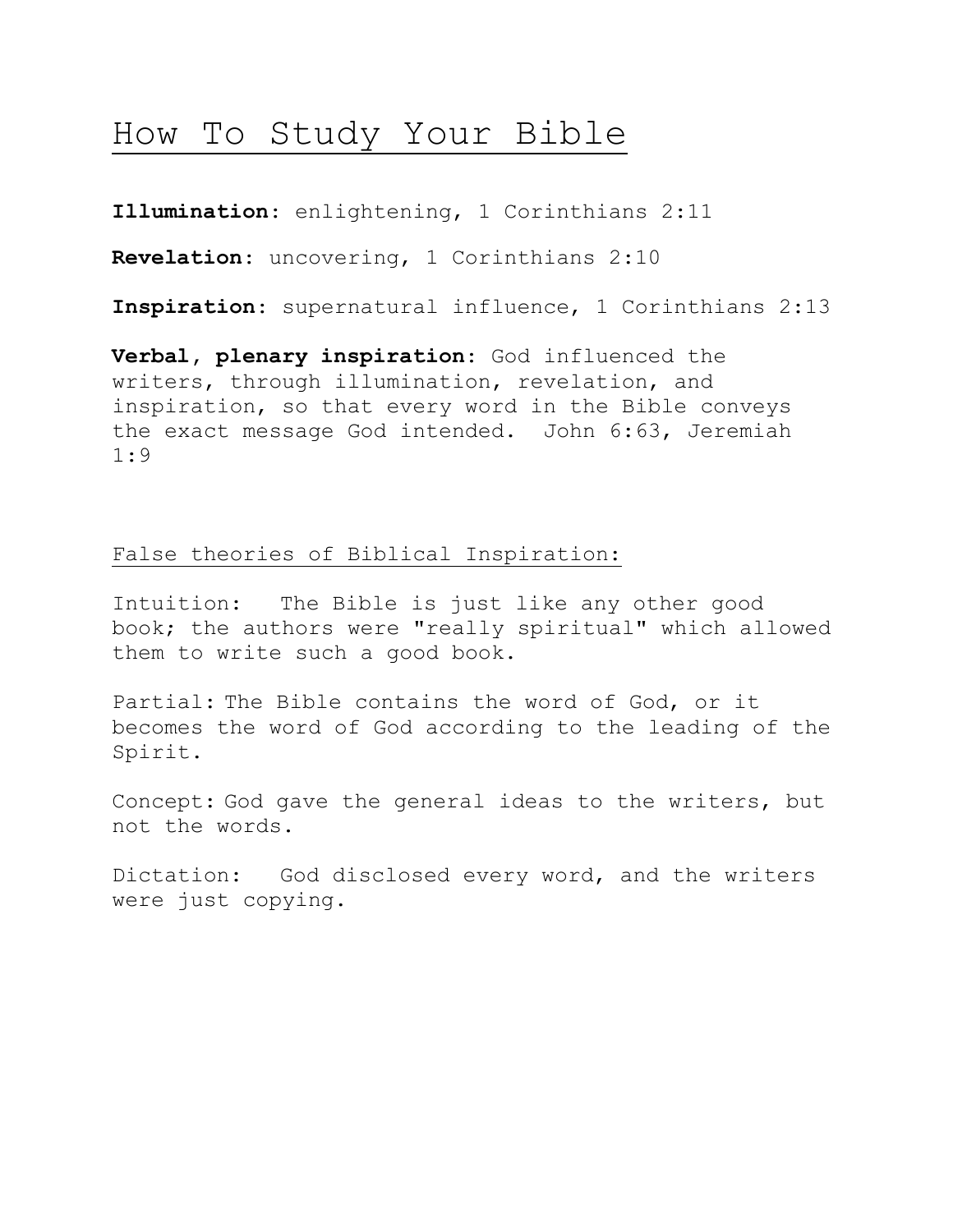## Objections to Verbal Plenary Inspiration

False translations have been produced through the years: answer; God has had a hand in transmitting scripture. There are contradictions in the Bible: answer; things could be seen from a different angle by different witnesses, and all apparent problems will yield to careful study.

There are errors, exaggerations: answer; the God of all creation can perform miracles, and apparent errors will yield to careful study.

# Evidences attesting to Inspiration

Inherent claims: 2 Timothy 3:16, 2 Peter 1:20-21, Hebrews 1:1-2

Christ's claims: His quoting Scripture, John 5:39, John 10:34-35

Changed lives: Pitcairns Island, with the crew from the *Bounty*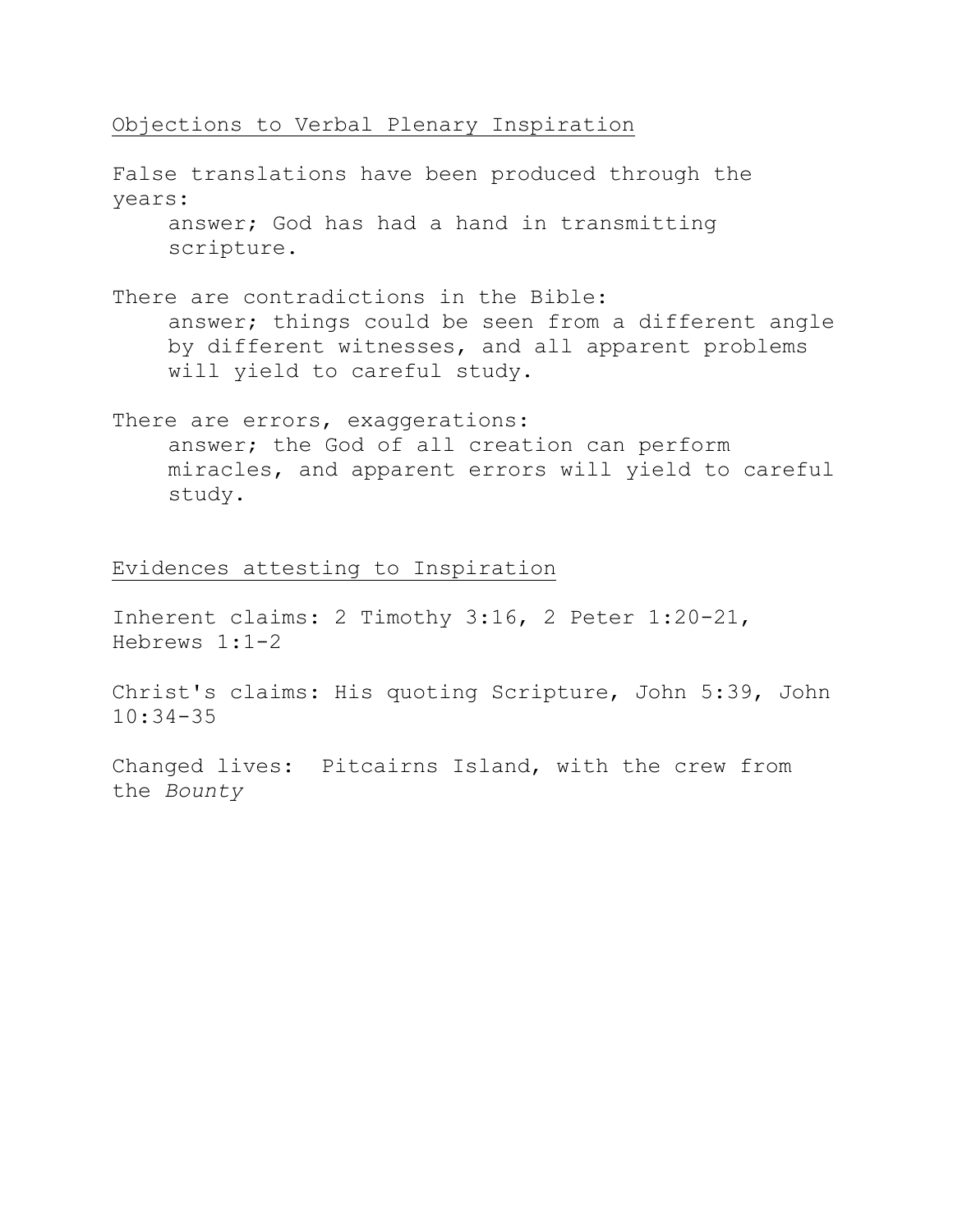#### Why people don't study their Bible

It's too hard to understand (the Spirit will lead you) It's not relevant to our lives today (the subjects in the Bible are timeless) It's too much work; I don't have enough time (you have time for what is important to you)

#### Why we should study

It is the only way to know about God. It is the only way to know God's will for us. It is a quide for all facets of our life. It is our duty.

# Before you begin

Pray; Psalm 119:8, John 14:26, 16:13, Ephesians 1:17-18, James 1:5

Have confidence in the Word: Psalm 32:8, Hebrews 4:12, 1 Peter 1:23

#### When you read

Start easily; Hebrews 5:13-14, 1 Peter 2:2.

Empathize with the Bible characters.

Make it practical; apply it to your life.

Obey God; have a correct attitude to the Word.

Meditate throughout the day; Deuteronomy 6:6, Job 23:12, Psalm 1:2.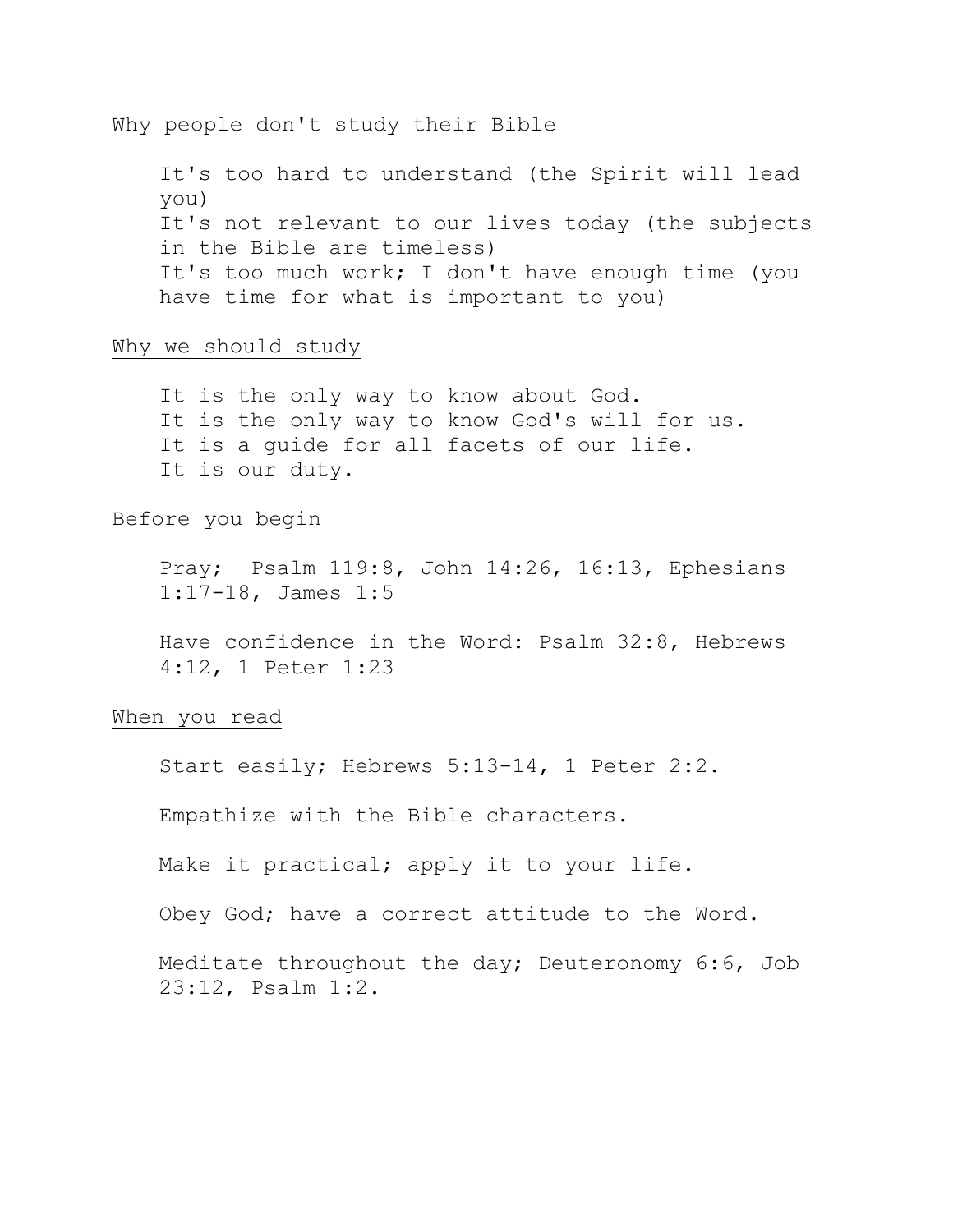# When you study

Look for Christ; John 5:39, Luke 24:27, 24:44 Be aware of grammar, history, setting, theology, applications, divisions. Make your own interpretation, then seek help. 1 Peter 2:9 Compare Scripture with Scripture. 2 Peter 1:20 Take a literal approach, but consider: symbols types prophecy parables customs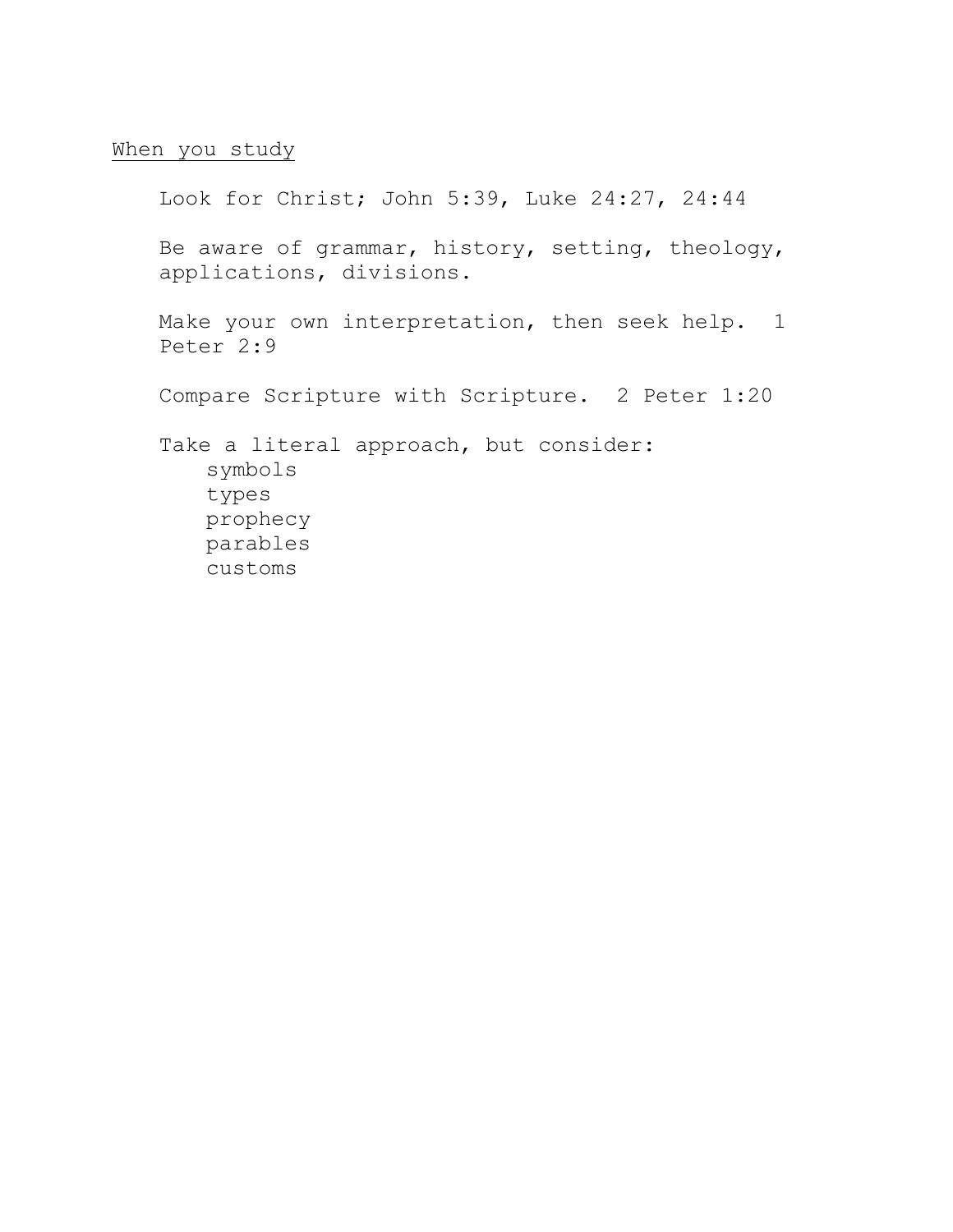#### **Methodical Bible Study**

- Step 1 Observe exactly what the author has written.
- Step 2 Interpret objectively what the author has written.
- Step 3 Summarize concisely the main thoughts presented.
- Step 4 Evaluate fairly what the author has written.
- Step 5 Apply personally the message revealed.

#### **Focus Your Thoughts**

Seek to discover the writer and his purpose. Seek to discover who the readers were. Make note of things that are compared. Make note of things that are contrasted. Make note of things that are repeated. Make note of logical relationships. Make note of generalizations. Make note of progressions in thought. Make note of the use of questions. Make note of grammatical constructions. Make note of literary form and atmosphere.

#### **The Process of Application**

Beliefs; what specific truths can I learn? Attitudes; how should my outlook change? Actions; what should I do differently? Sins; what should I confess and forsake? Examples; what example should I follow? Challenges; what goals should I strive for? Promises; what promises can I claim?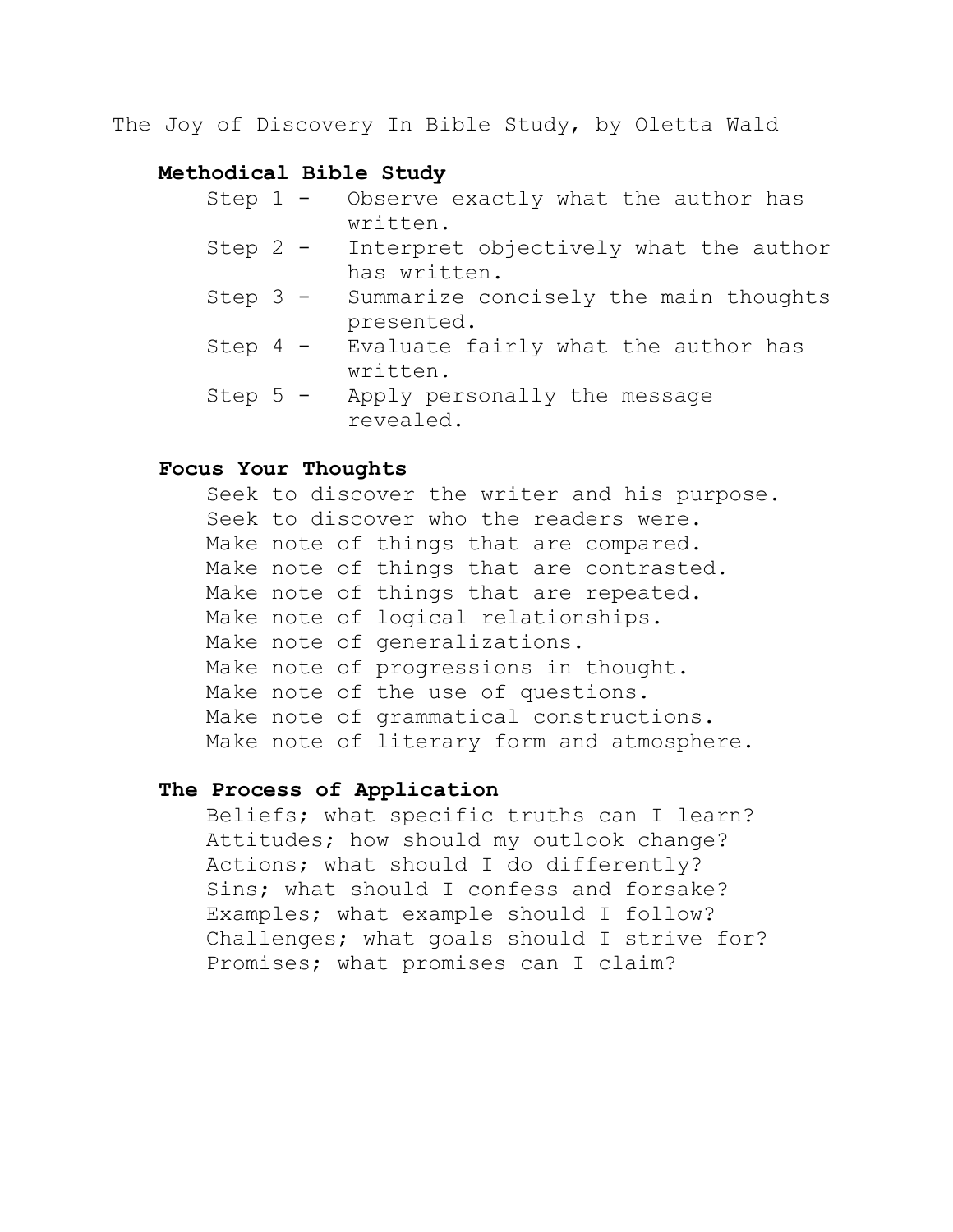The Bible: Yours To Enjoy, by Richard De Hann

#### **Three Requirements for Bible Study**

a confidence in the Scriptures.

a dependance upon the Holy Spirit.

an acceptance of God's will.

# **Four Rules for Bible Study**

read sensibly; line upon line, milk before meat.

interpret literally; don't force symbolism.

think historically; circumstances and conditions.

distinguish properly; between Israel, Church, unsaved.

# **Three Key Principles for Bible Study**

keep it practical; let it speak to your needs.

keep it Scriptural; compare Scripture with Scripture.

keep it personal; recognize portrayals of Christ.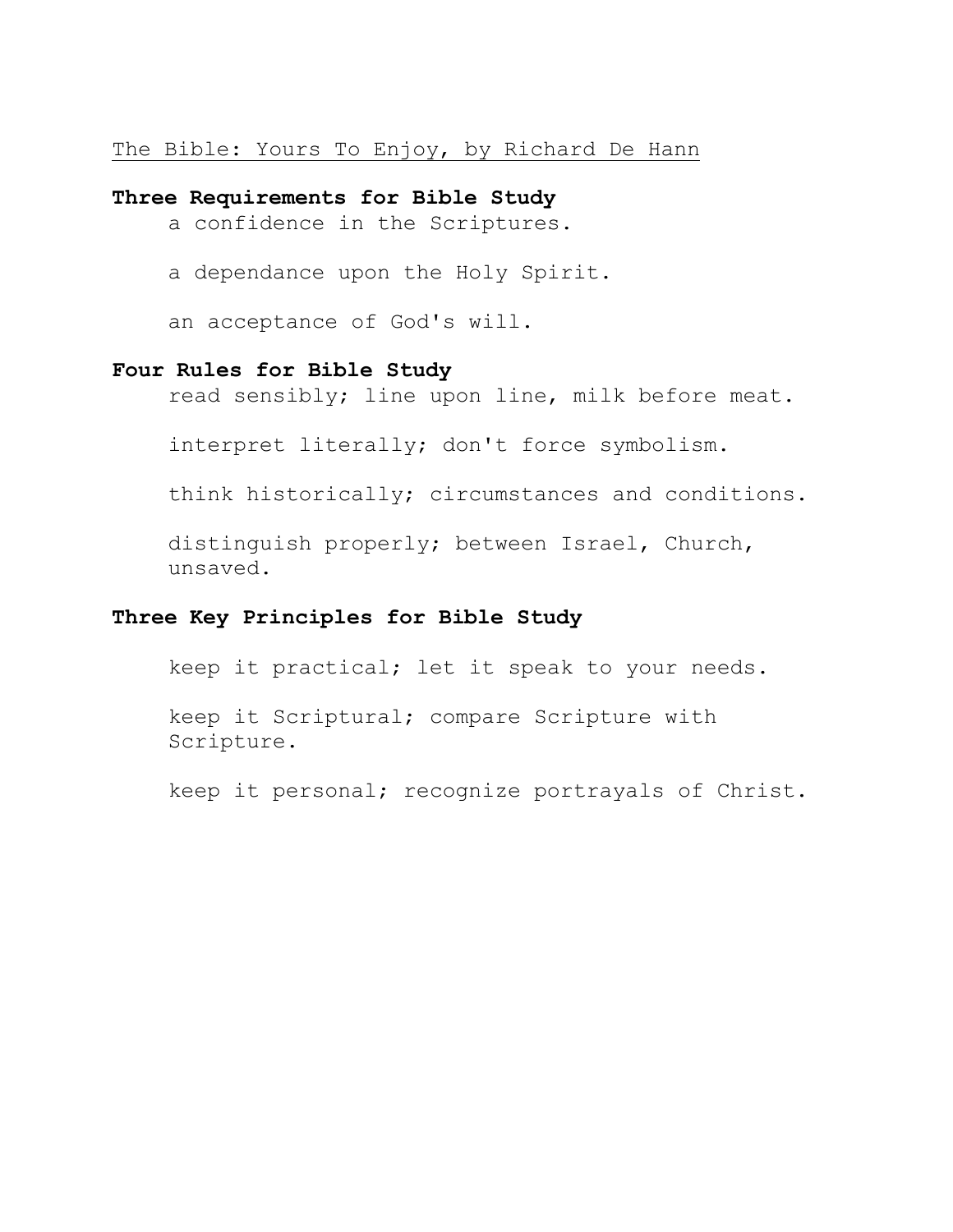# How Can I Understand The Bible?, from Radio Bible Class

#### **Twelve Rules for Bible Study**

Seek the help of the Holy Spirit. Interpret the Bible literally. Consider the immediate context. Keep the whole Bible in mind. Concentrate on essential truths. Remember the original readers. Begin with less difficult passages. Move from known to unknown. Enjoy Biblical imagery. Be sensitive to prophetic patterns. Get the big picture first. Realize your limitations.

#### **Seven things Bible study does for us:**

Discovers and convicts us of sin, Hebrews 4:12. Cleanses us from the pollution of sin, 1 John

1:9

Imparts strength, Exodus 12, Deuteronomy 8:3 Instructs us in what we are to do, James 1:22 Provides a sword for victory over sin, Ephesians

#### 6:17

Makes our lives fruitful, Psalm 1:1-3 Gives us power to pray, John 15:7

### **Six rules for interpreting prophecy:**

Interpret in context. Interpret literally. Be careful with symbols. Look for immediate fulfillment. Be consistent. Don't go too far.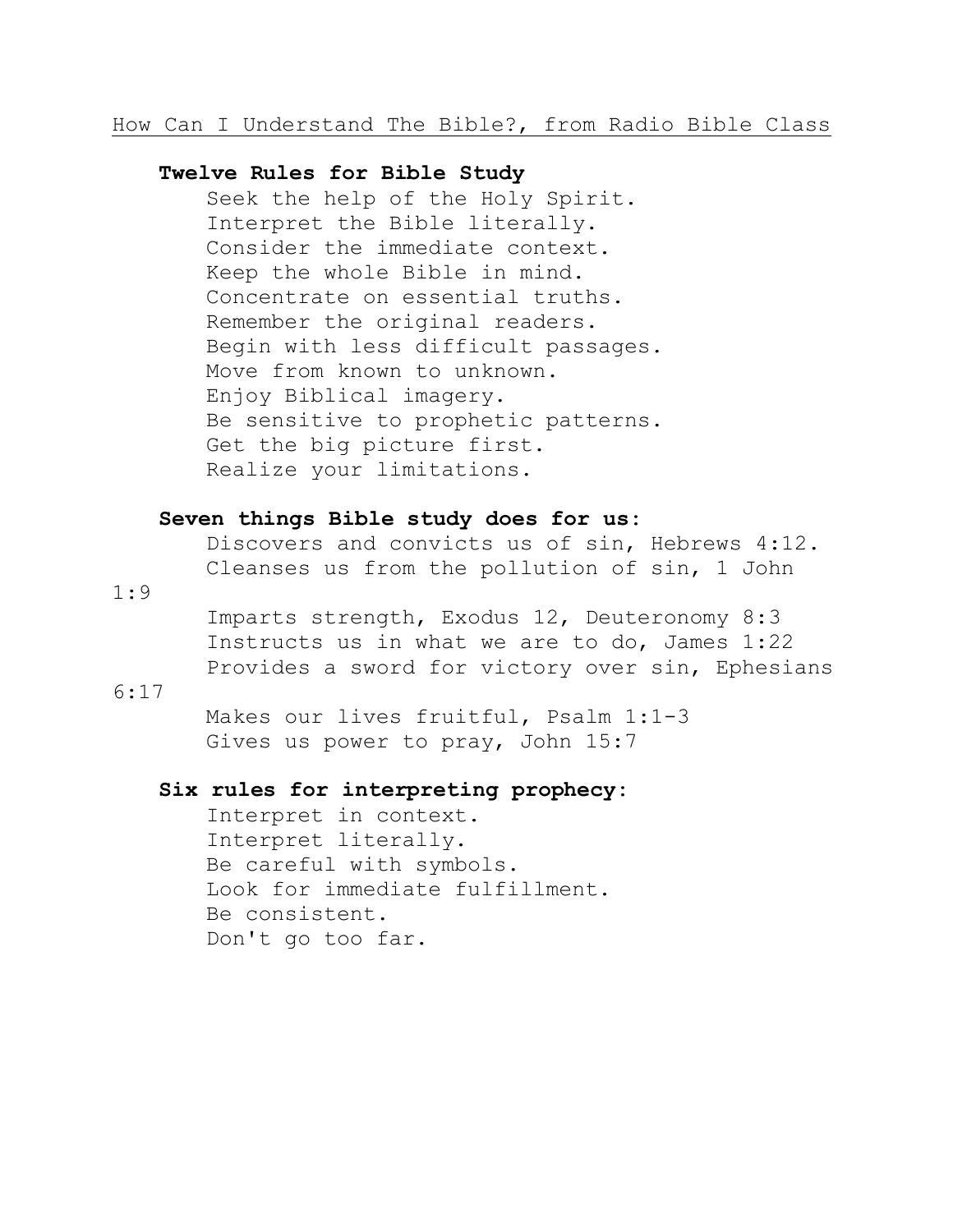# Guidelines for the Understanding of the Scriptures, by J. Vernon McGee

- 1. Begin With Prayer, 1 Corinthians 2:9-14, John 16:12-15, John 14:26
- 2. Read The Bible, Nehemiah 8:1-3
- 3. Study The Bible, Nehemiah 8:8
- 4. Meditate Upon The Bible, Deuteronomy 6:6-9, Psalm 1
	- 5. Read what others have written on the Bible.
	- 6. Obey the Bible.
- 7. Pass The Bible on to others, Hebrews 5:12, Romans 12:7

How to study each chapter: you should locatethe theme the most important verse the most important word the teaching about Christ the command to obey the promise to claim the new truth learned.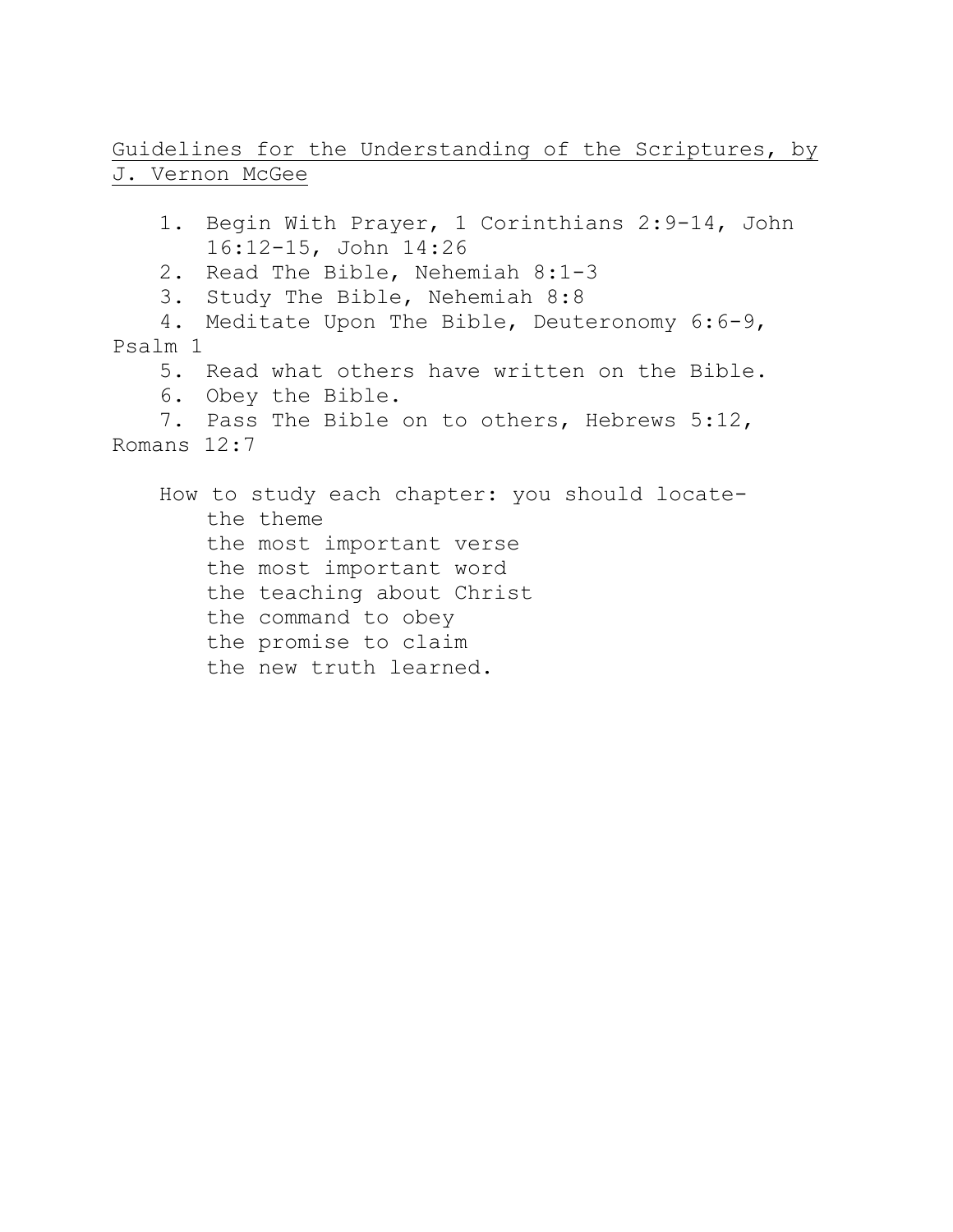#### How we got our Bible

- 500 BC The Masoretes, a group of scribes, standardize the Hebrew text of the OT. Masoretic text still used.
- 250 BC The Septuagint; a translation of the Hebrew scriptures into Greek. Used and quoted by Christ and Apostles.
- AD 410 The Vulgate; the entire Bible translated into Latin, completed by Jerome in Bethlehem.
- 1383 John Wycliffe translated the Bible into English, basing his work on the Vulgate.
- 1456 Johann Gutenberg printed the first Bible, in Latin.
- 1516 Erasmus published a parallel Greek-Latin New Testament, developed later into the Textus Receptus.
- 1522 Martin Luther published a German NT, based on the original language, plus the work of Erasmus. Luther published his Old Testament in 1534.
- 1525 William Tyndale translated the first printed English NT. He completed his work in Germany because of government opposition in England. His translation is based upon the Vulgate, Erasmus, and Luther. Tyndale was martyred in 1536 while working on the Old Testament.

The following were basically completions and revisions of Tyndale's Bible: 1535, Miles Coverdale; 1537, Chained Bible; 1537, Matthews Bible; 1539, The Great Bible; 1560, Geneva Bible; 1568, Bishops Bible.

1611 King James Bible; based upon the Bishops Bible,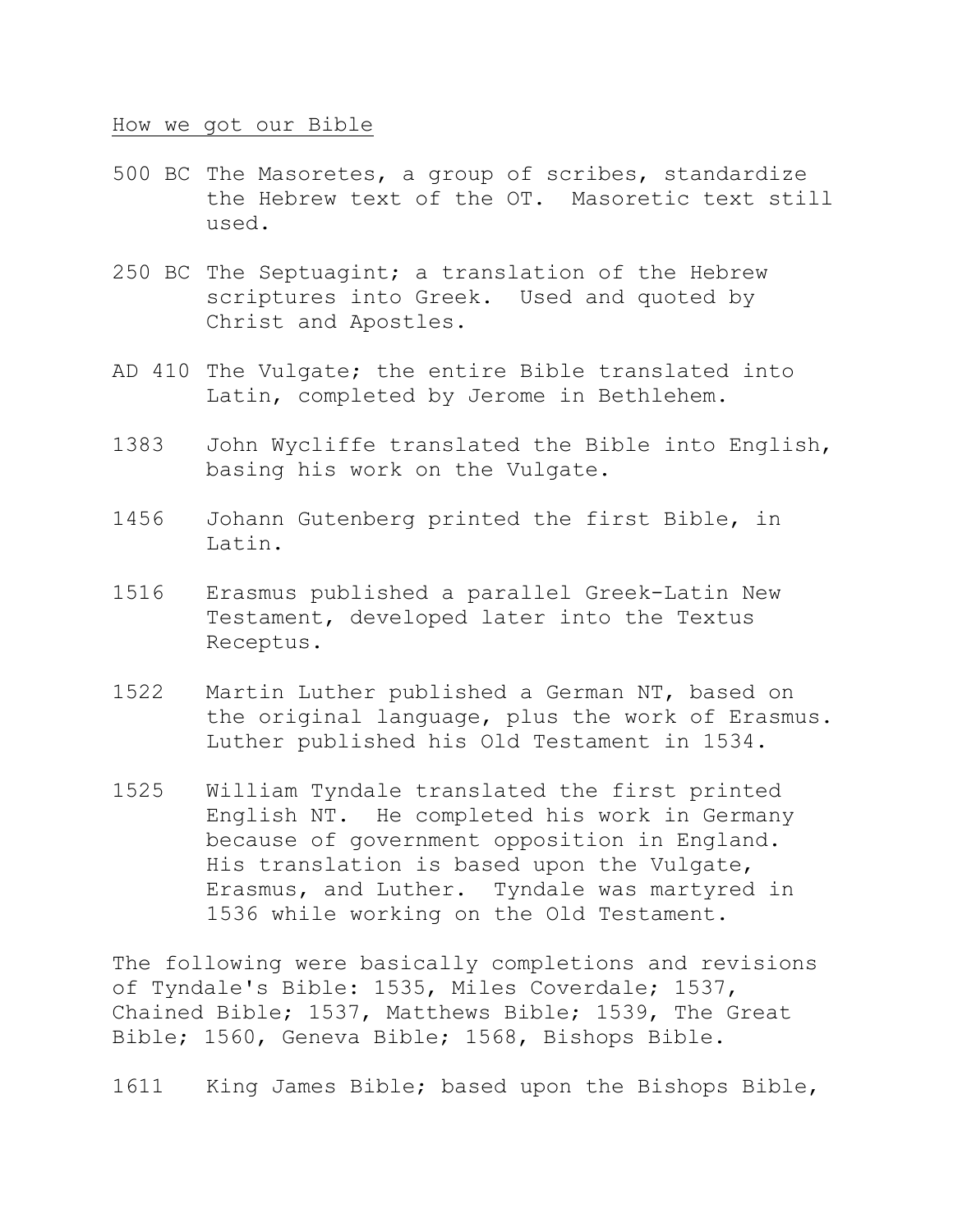with consultations of the Hebrew and Greek texts.

- 1859 An ancient Septuagint (c. 350-400) found at a monastery near Mt. Sinai is taken to St. Petersburg, and published as Codex Sinaiticus. Sold to British Museum in 1933.
- 1867 Codex Vaticanus (c. 350-400), a copy of the Septuagint in the Vatican Library, is published. A photographic edition is issued in 1889.
- 1885 English Revised Version
- 1901 American Standard Version
- 1931 Ancient manuscripts including portions of the OT and NT are found in Egypt. They date from A.D.  $200 - 250$ .
- 1947 The Dead Sea Scrolls are discovered near Bethlehem. Eleven caves produce 400 Hebrew manuscripts, dating from about 250 B.C. to A.D. 100.
- 1952 Revised Standard Version
- 1971 Living Bible, a paraphrase of the ASV.
- 1971 New American Standard
- 1978 New International Version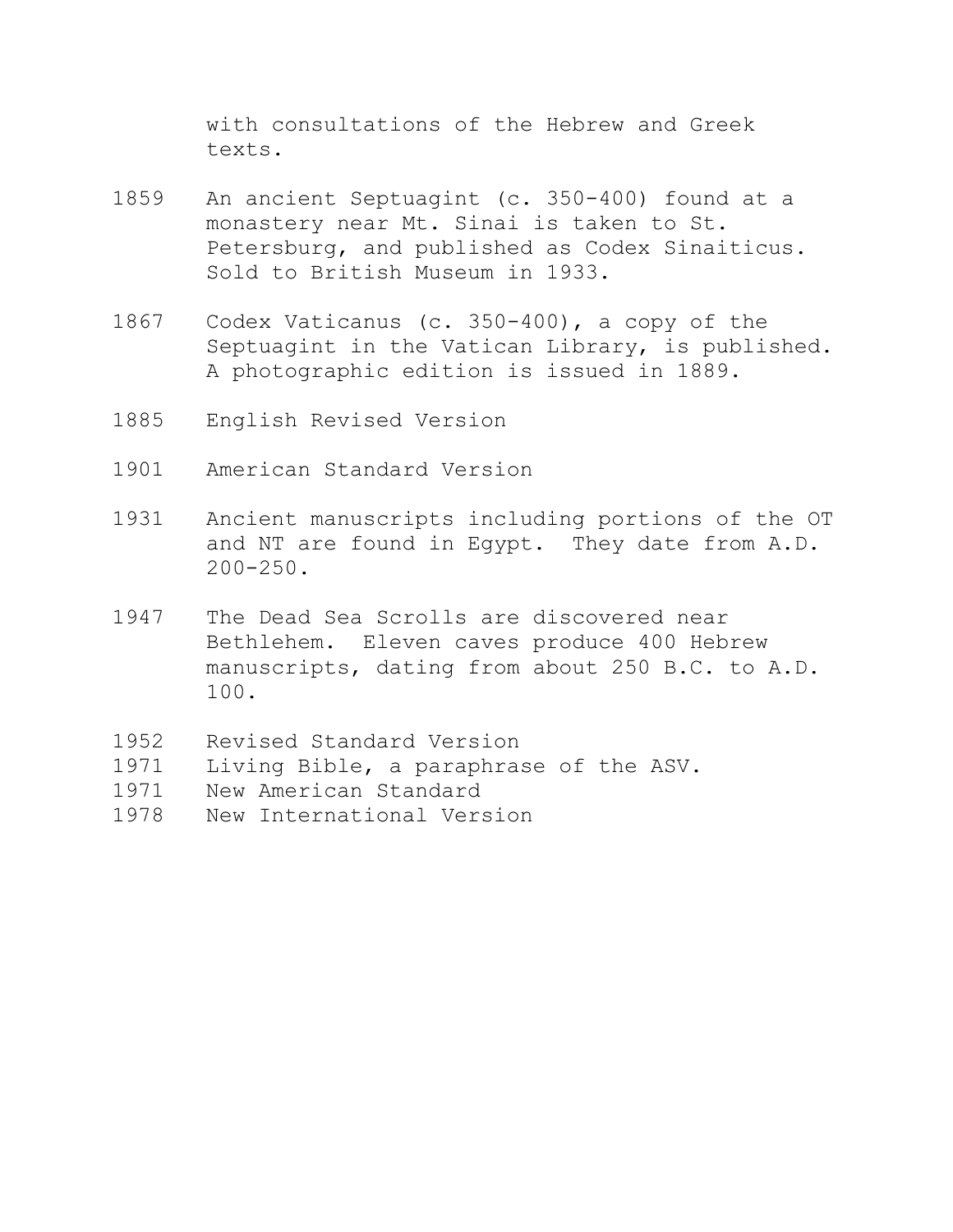A thorough knowledge of the Bible is worth more than a college education. **Teddy Roosevelt**

I am not disturbed by what I do not understand in the Bible; what worries me are the things I do understand. **Mark Twain**

If you see a Bible that is falling apart, the owner probably isn't.

The Bible is always a new book to those best acquainted with it.

Ninety-nine Christians in every hundred are merely playing at Bible study; and therefore ninety-nine Christians in every hundred are mere weaklings, when they might be giants, both in their Christian life and in their service. **R.A. Torrey**

Such is the depth of the Christian Scriptures that even if I were attempting to study them and nothing else from the early boyhood to decrepit old age, with the utmost leisure, the most unwearied zeal, and talents greater than I have, I would still daily be making progress in discovering their treasures. **Augustine**

It is blessed to eat into the very soul of the Bible, until, at last, you come to talk in scriptural language, and your spirit is flavored with the words of the Lord, so that your blood is Bibline and the very essence of the Bible flows from you. **C.H. Spurgeon**

The Bible has something to say about every aspect of life. "Let's pray about it" many believers suggest, when they should go to the Word of God and read about it.